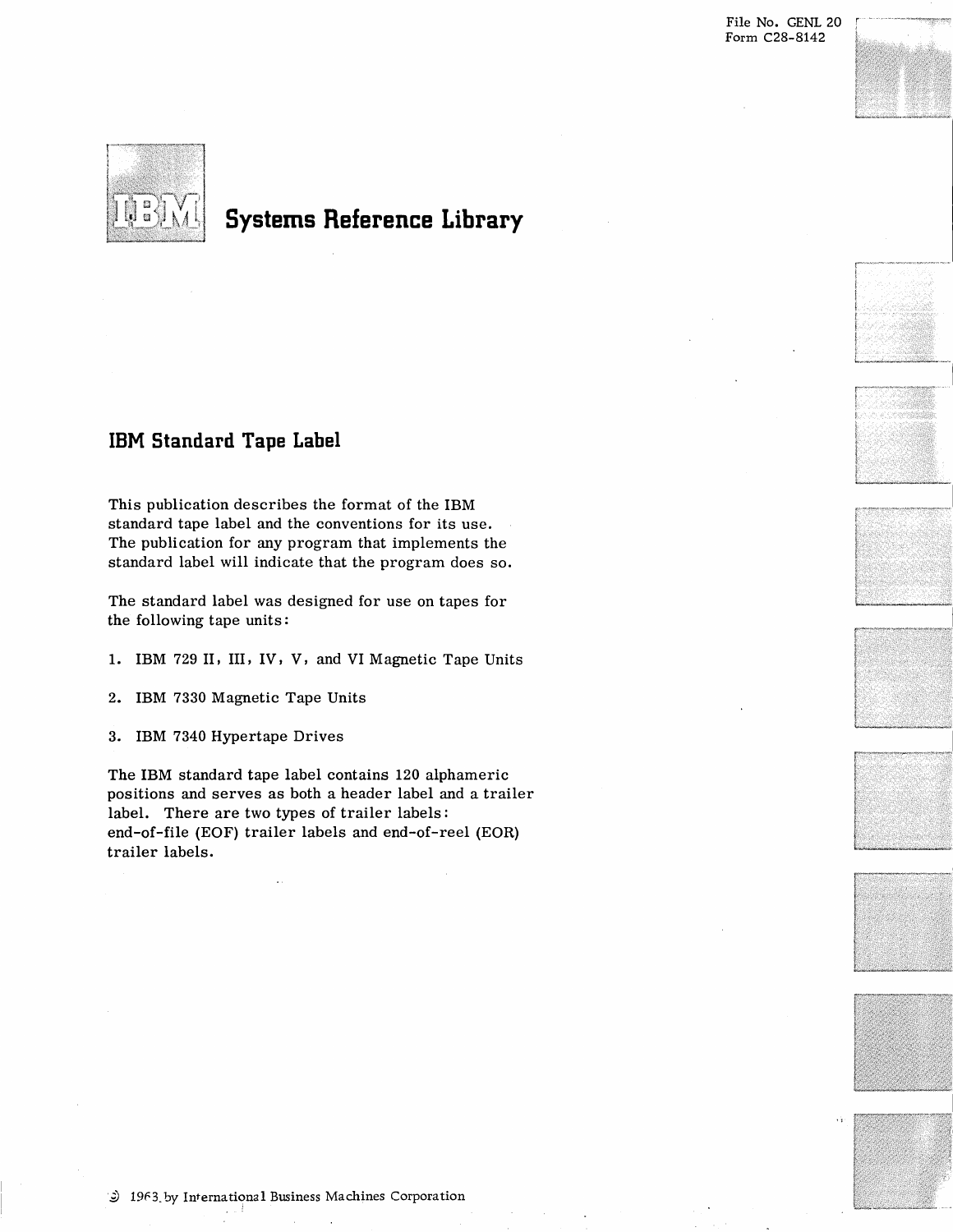Copies of this and other IBM publications can be obtained through IBM Branch Offices. Address comments concerning the contents of this publication to Programming Systems Publications, IBM Corporation, P.O. Box 390, Poughkeepsie, N.Y.

 $\sim$ 

 $\mathcal{A}$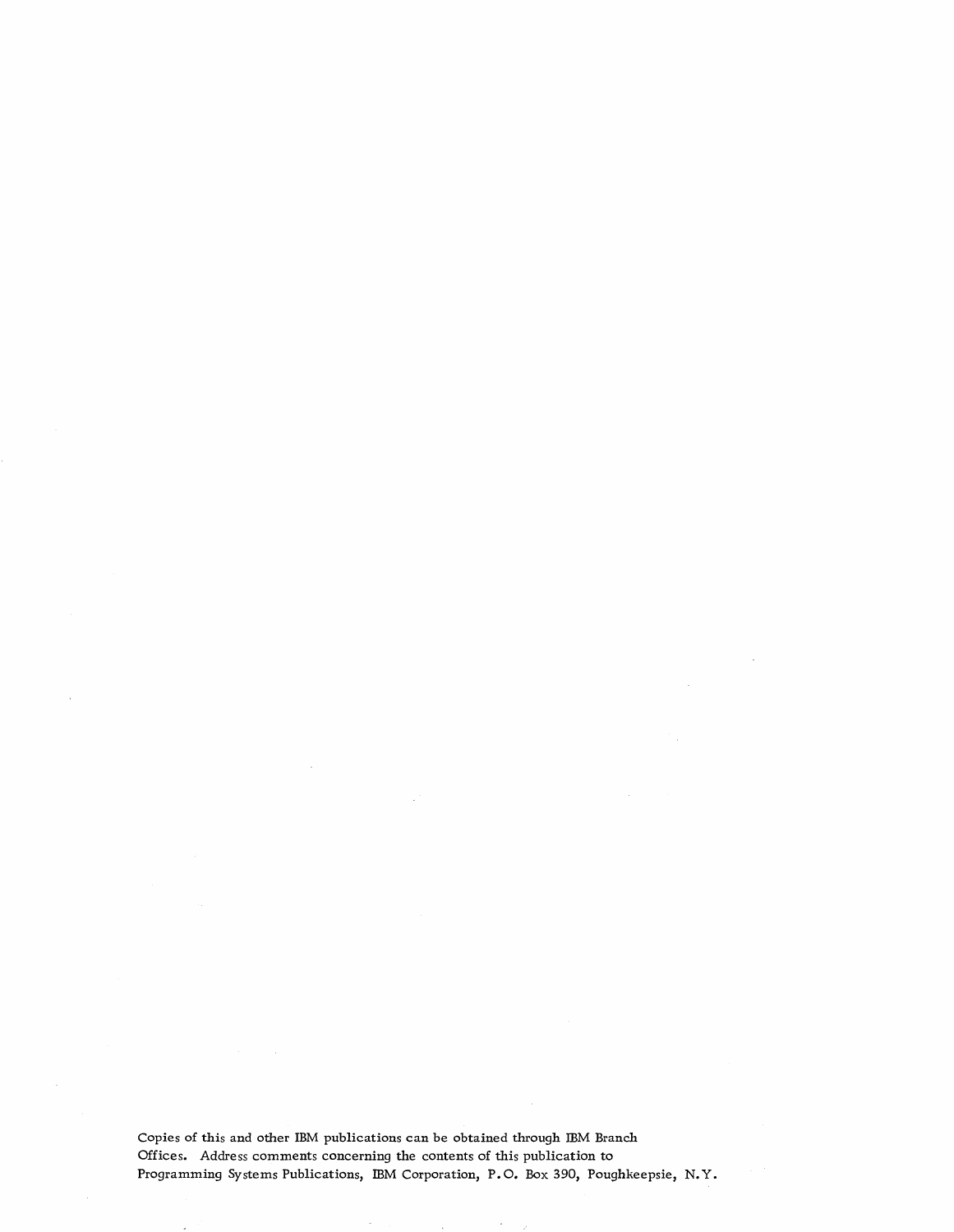#### TAPE FORMATS AND LABELING

Figure 1 illustrates the use of the standard label in the basic tape data formats and on data tapes containing physical tape records (blocks) of checkpoint data. The various tape formats are described below.

#### Single-Reel File

A single-reel file is a single file contained on a single reel of tape. The first block is the standard label; this is followed by a tape mark. The data blocks come next; the last data block is followed by a tape mark. This tape mark is followed by an EOF trailer label and then another tape mark.

#### Multi-File Reel

A multi-file reel is a single reel of tape containing two or more files. Each of these files is identical to a single-reel file.

#### Multi-Reel File

A multi-reel file is a single file contained on two or more reels of tape. Each reel of a multi-reel file is identical in format to a single-reel file except that all reels but the last one have EOR trailer labels. The last reel of the file has an EOF trailer label instead of an EOR trailer label.

#### Checkpoint Blocks on Data Tapes

The manner in which checkpoint blocks are recorded on data tapes is specified in Field 19 of the standard label.

#### **HEADER LABELS**

When a tape is entered into a system of labeled tapes, the new tape should have a header label followed by a tape mark. The header label should contain information in the Label Identifier and Reel Serial Number fields only (see the format description below).

#### TRAILER LABELS

On 729 II, **III,** IV, V, and VI tapes and 7330 tapes, only the Label Identifier and Block Count fields are written in the trailer label. 7340 tapes contain the above two fields in the trailer label and, in addition, may contain any other trailer label fields because of the ability of the 7340 to read backward.

No trailer label field on any tape, other than the field entitled "For Optional Usage", is available to the user for additonal label information; this is true even if the field is not being used in the label.

# RECORDING METHOD

All header and trailer labels must be written in binary coded decimal (even parity) regardless of the recording method used for the data in the body of the file.

#### MODE (7340)LABELS

On 7340 tapes, both header and trailer labels must be written in the unpacked mode, regardless of the mode in which the data records are written.

#### NOTES ON STANDARD LABEL FORMAT

1. Decimal notation is to be used in all label fields containing numerical data.

2. Positions 6, 36, and 41 of the standard label are not to be used. The user is not to assume that these positions will remain blank at all times.

# STANDARD LABEL FORMAT

Field 1: Label Identifier Positions: 1-5

The contents of this field identify the type of label as follows:

| Code              | Meaning                                               |
|-------------------|-------------------------------------------------------|
| 1HDRb             | Header label                                          |
| 1EOF <sub>b</sub> | End-of-file trailer label                             |
| 1EORb             | End-of-reel trailer label                             |
|                   | Additional codes will be assigned by IBM as required. |

## Field 2: Retention Period Positions: 7-10

The contents of this field indicate the number of days (0001-9998) the file is to be retained after the creation date. The field should contain 9999 for files to which an expiration date is not applicable.

#### Field 3: Creation Date Positions: 11-15

The contents of this field indicate the year and day of the year the file was created. The year (00-99) occupies the first two positions of the field, and the day of the year (001-366) occupies the last three positions of the field (e. g. , January 31, 1962 would be be entered as 62031).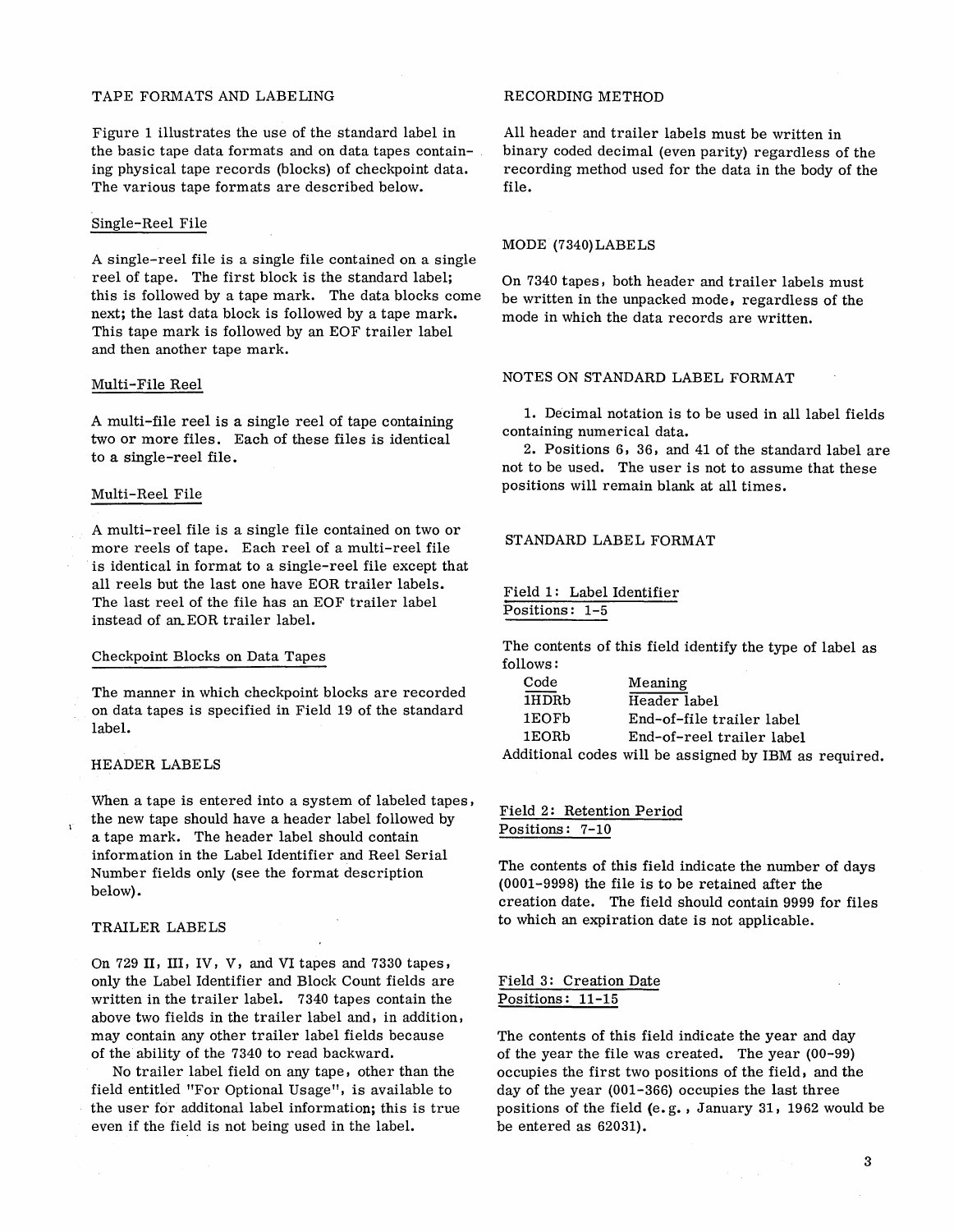## Field 4: File Identification Positions: 16-25

The contents of this field are assigned by the user and are unique to the file; this field identifies the entire file. Field 4 contains ten alphameric characters, including blanks.

#### Field 5: File Serial Number Positions: 26-30

The contents of this field are identical to the contents of Field 6 of the first or only reel of the file. This field contains five alphameric characters, including blanks.

#### Field 6: Reel Serial Number Positions: 31-35

The contents of this field are assigned to the reel when it enters the system. The field contains five alphameric characters, including blanks. The reel serial number normally is also written on the physical label of the reel for visual identification.

## Field 7: Reel Sequence Number Positions: 37-40

This is a four-digit field whose contents (0001-9999) indicate the order of the reel within a given file.

#### Field 8: Reserve Positions: 42-44

This field is reserved for future use to indicate the file number in a multifile reel. This file number will be 1 in the label(s) associated with the first file on the reel, and will be increased by 1 for each succeeding file on the reel.

#### Field 9: Density Indicator Position: 45

The contents of this field give the density of the file as indicated by the programmed set density instruction. (Density does not refer to packed and unpacked data. )

| Code | Meaning        |
|------|----------------|
| 0    | Not applicable |
| 1    | Low density    |
| 2    | High density   |

# Field 10: Checksum Indicator Position: 46

The contents of this field indicate the presence of or absence of checksums.

| Code    | Meaning                       |
|---------|-------------------------------|
| 0       | Not applicable or no checksum |
|         | present                       |
| $1 - 9$ | Will be assigned by IBM for   |
|         | various types of checksums    |

# Field 11: Block Sequence Indicator Position: 47

The contents of this field indicate the presence or absence of block sequencing.

| Code    | Meaning                             |
|---------|-------------------------------------|
|         | Not applicable or no block sequence |
|         | field used                          |
| $1 - 9$ | Will be assigned by IBM for various |
|         | types of block sequence fields      |

# Field 12: Tape Checking/Interpreting Indicator Position: 48

The contents of this field indicate how bits are written on the tape to provide a means of verifying and/or interpreting the data read from the tape.

| Code | 7030                             | Others         |
|------|----------------------------------|----------------|
|      | Single odd parity without Binary |                |
|      | Error Correction Code            |                |
| 2    | Single even parity without BCD   |                |
|      | Error Correction Code            |                |
| 3    | Single odd parity with           | Not applicable |
|      | Error Correction Code            |                |
|      |                                  |                |

#### Field 13: Tape Data Recording Technique Indicator Position: 49

The contents of this field indicate the maximum number of bits (not including check bits) that may be recorded as a unit (byte) on the tape.

| Code | Meaning     |  |
|------|-------------|--|
| 6    | 729 or 7330 |  |
| 8    | Hypertape   |  |
| . .  | .           |  |

IBM will provide additional codes as they are required.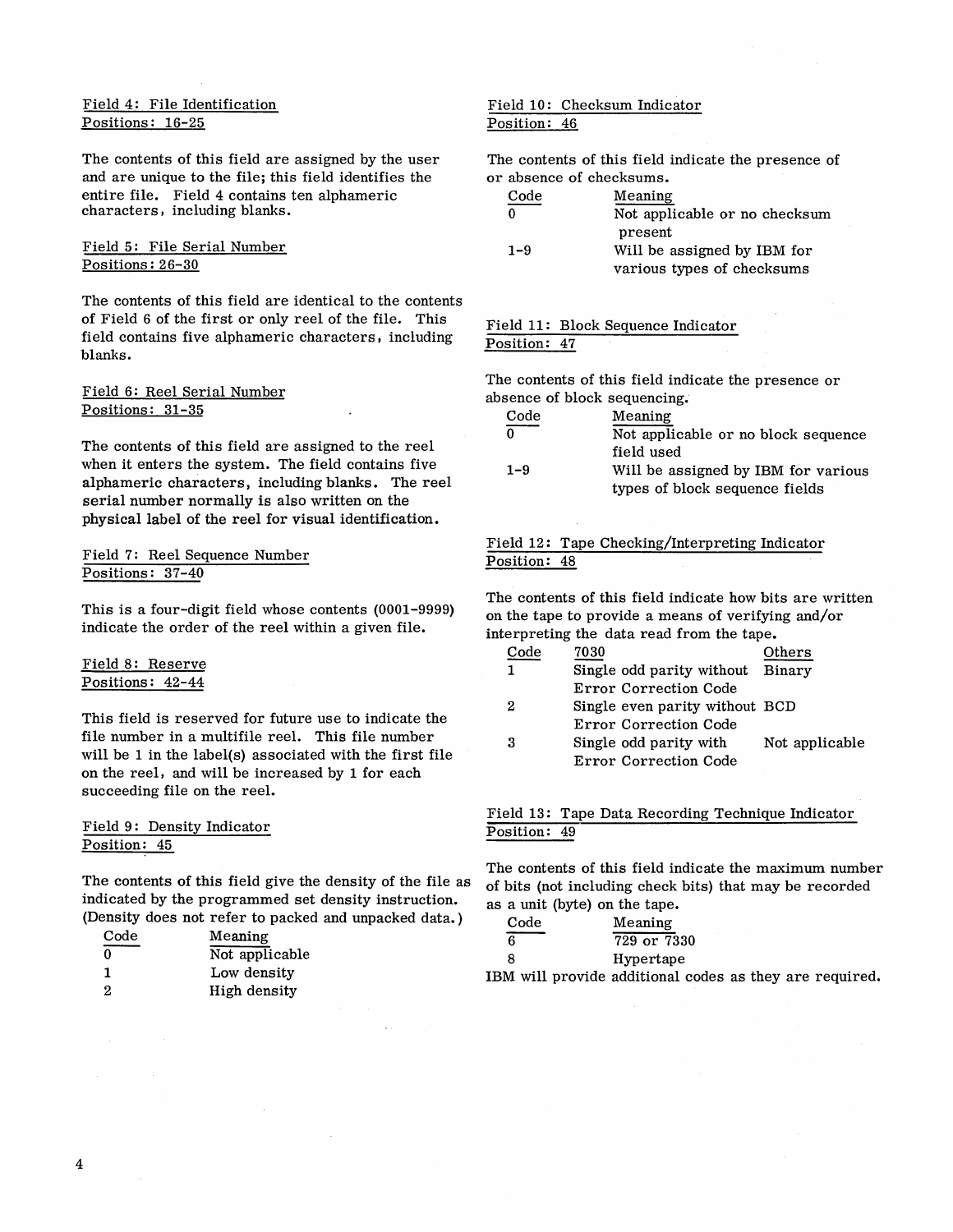# Field 14: Tape Data Processing Technique Indicator Position: 50

The contents of this field indicate the number of bits (not including check bits) out of a byte that are to be treated as a unit in processing. The Hypertape codes are:

| Code | Meaning                            |
|------|------------------------------------|
|      | Each unit of data consists of four |
|      | bits (packed data).                |
| 6    | Each unit of data consists of six  |
|      | bits (unpacked data).              |

Field 15: Creating System Positions: 51-54

The contents of this field denote the system that created the file, e. g., 7074.

Field 16: Record Format Position: 55

The contents of this field indicate the record format of the file. This field is reserved for future use by IBM.

Codes will be provided by IBM as they are required.

# Field 17: Record Length Positions: 56-60

For fixed-length records, the contents of this field give the number of characters per logical data record; for variable-length records, the contents of this field give the number of characters in the largest possible logical data record of the file.

# Field 18: Blocking Factor/Size Positions: 61-65

For fixed-length records, the contents of this field indicate the number of logical data records within each tape block; for variable-length records, the contents of this field indicate the number of characters in the largest possible tape block record of the file.

# Field 19: Checkpoint Indicator Position: 66

The contents of this field indicate (1) the presence and type or (2) the absence of checkpoint blocks.

| Code | Meaning                         |
|------|---------------------------------|
|      | Not applicable or no checkpoint |
|      | block                           |
|      | .                               |

1 Checkpoint blocks immediately follow the tape mark that comes after the header label. The checkpoint blocks are followed by a tape mark and then the next data block.

| Code    | Meaning                             |
|---------|-------------------------------------|
| 2       | Checkpoint blocks are interspersed  |
|         | with data blocks.                   |
| 3       | Checkpoint blocks are written as    |
|         | consecutive blocks. No data blocks  |
|         | are written.                        |
| $4 - 9$ | Will be assigned by IBM if required |
|         | to indicate additional ways of      |
|         | recording checkpoint blocks.        |

Field 20: Block Count Positions: 67-72

This field is used in trailer labels only. Its contents indicate the number of physical tape records (blocks) in the file that are used to record data. The block count does not include header and trailer labels, tape marks, segment marks, checkpoint records, or other records not containing file data.

Field 21: Reserve Positions: 73-74

#### Field 22: For Disk Usage Positions: 75-79

This field is not to be used in tape labels.

Field 23: Reserve Position: 80

This field is reserved for future use by IBM.

Field 24: For Disk Usage Positions: 81-85

This field is not to be used in tape labels.

Field 25: Reserve Positions: 86-91

This field is reserved for future use as a field containing cycle information.

Field 26: Reserve Positions: 92-100

This field is reserved for future use by IBM.

Field 27: For Optional Usage Positions: 101-120

This field may, at the user's option, contain additional label data.